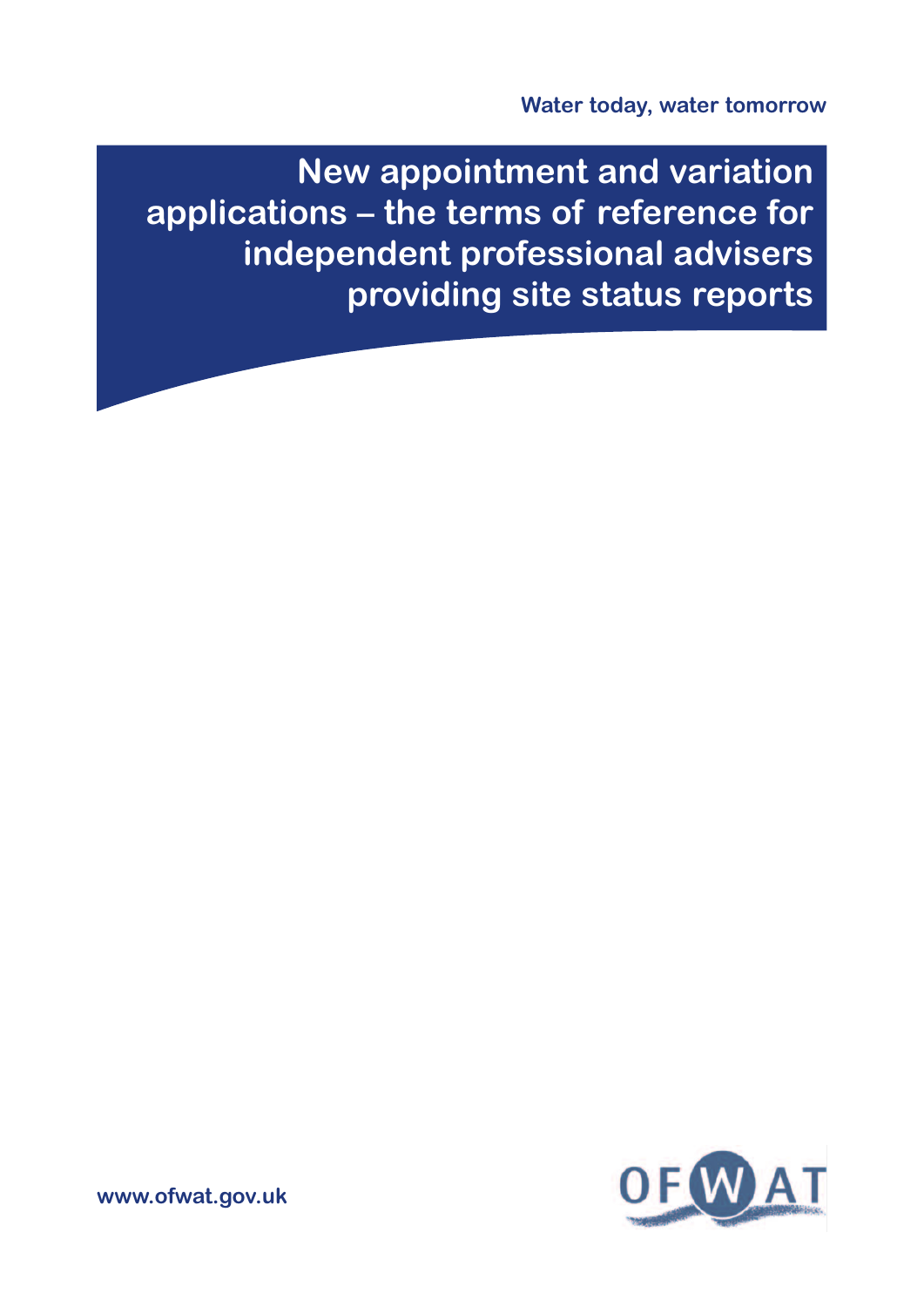## **About this document**

<u>.</u>

New appointments and variations allow companies to offer water, sewerage or water and sewerage services to a specific geographic area instead of the existing appointee $1$ . As a result, developers and large non-household customers can choose their supplier for these services. This allows them to negotiate for different service offerings or price levels, enabling them to enjoy the benefits that a more competitive market brings about.

This document sets out the terms of reference that independent professional advisers should follow when compiling site status reports. Applicants for new appointments and variations under the unserved criterion may be required to submit such reports.

Although the applicant commissions the adviser to carry out the work, they will be expected to follow the requirements set out in this document.

We have also issued statements o[f policy](http://www.ofwat.gov.uk/competition/inset/pap_pos110228navpolicy.pdf) and [process](http://www.ofwat.gov.uk/competition/inset/pap_pos110228navprocess.pdf) on new appointments and variations. This document should be read alongside those documents.

<span id="page-1-0"></span><sup>1</sup> An 'existing appointee' is the statutory water and/or sewerage company for a geographical area.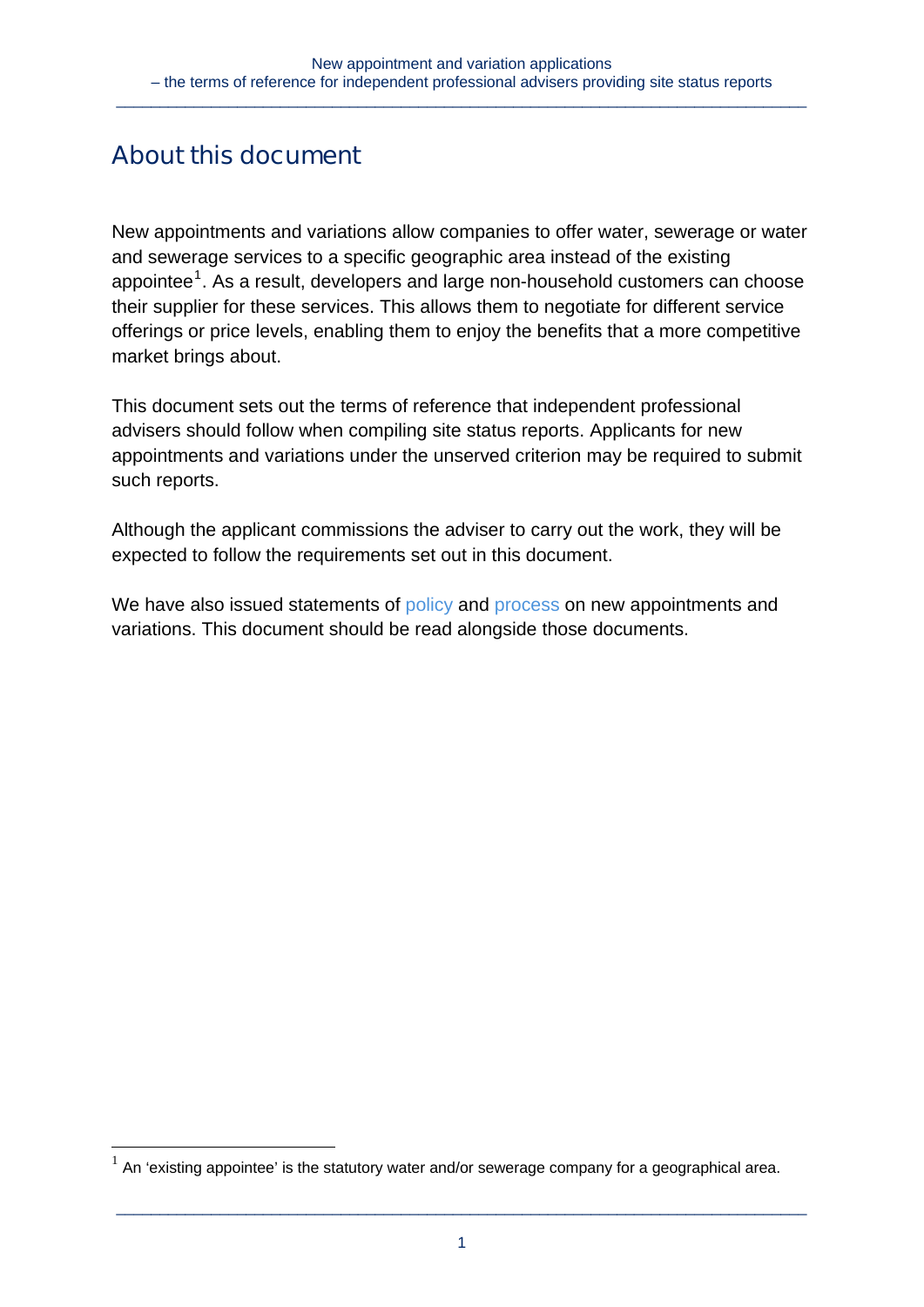# **Contents**

| 1. Introduction                                                 | 3  |
|-----------------------------------------------------------------|----|
| 2. The unserved criterion                                       | 4  |
| 3. The role of the adviser                                      | 6  |
| 4. The requirements of a report                                 | 7  |
| 5. How can a site become unserved (if it is not unserved at the |    |
| time of the report)?                                            | 11 |
| 6. The reporting process                                        | 12 |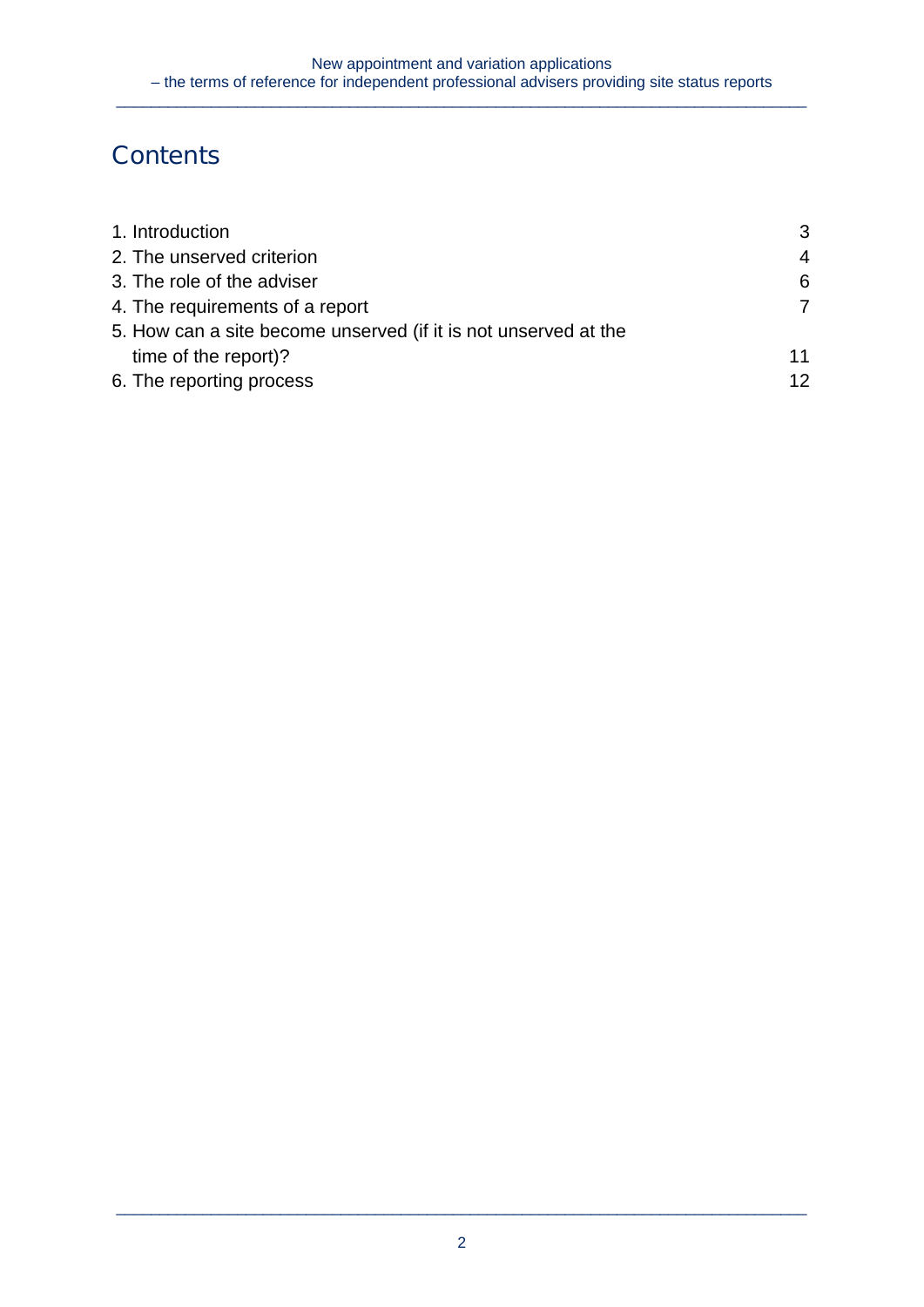## **1. Introduction**

Most customers in England and Wales receive their water and sewerage services from the 21 appointed monopoly water and sewerage and water only suppliers. These suppliers are referred to below as the statutory appointees.

A new appointment or variation involves one company replacing another as the appointee for a specific geographic area. Under certain criteria, it allows some customers to choose a different supplier.

- A **new appointment** occurs when we appoint a company for the first time to provide water and sewerage services, water only or sewerage only services for a specific geographic area.
- A **variation** occurs when an existing appointed company asks us to vary its existing appointment so that it can extend the areas to which it provides services.

We may grant a new appointment or variation in cases where:

- an area does not contain any premises that receive services from an appointed water or sewerage company (it is 'unserved');
- a customer uses (or is likely to use) at least 50 million litres of water a year (in England) or 250 million litres of water a year (in Wales) at each of its premises and wants to change their supplier (a 'large user'); or
- the existing appointed company agrees to transfer part of its area to a different company (by 'consent').

Our statements of [policy](http://www.ofwat.gov.uk/competition/inset/pap_pos110228navpolicy.pdf) and [process](http://www.ofwat.gov.uk/competition/inset/pap_pos110228navprocess.pdf) explain each of these criteria in more detail.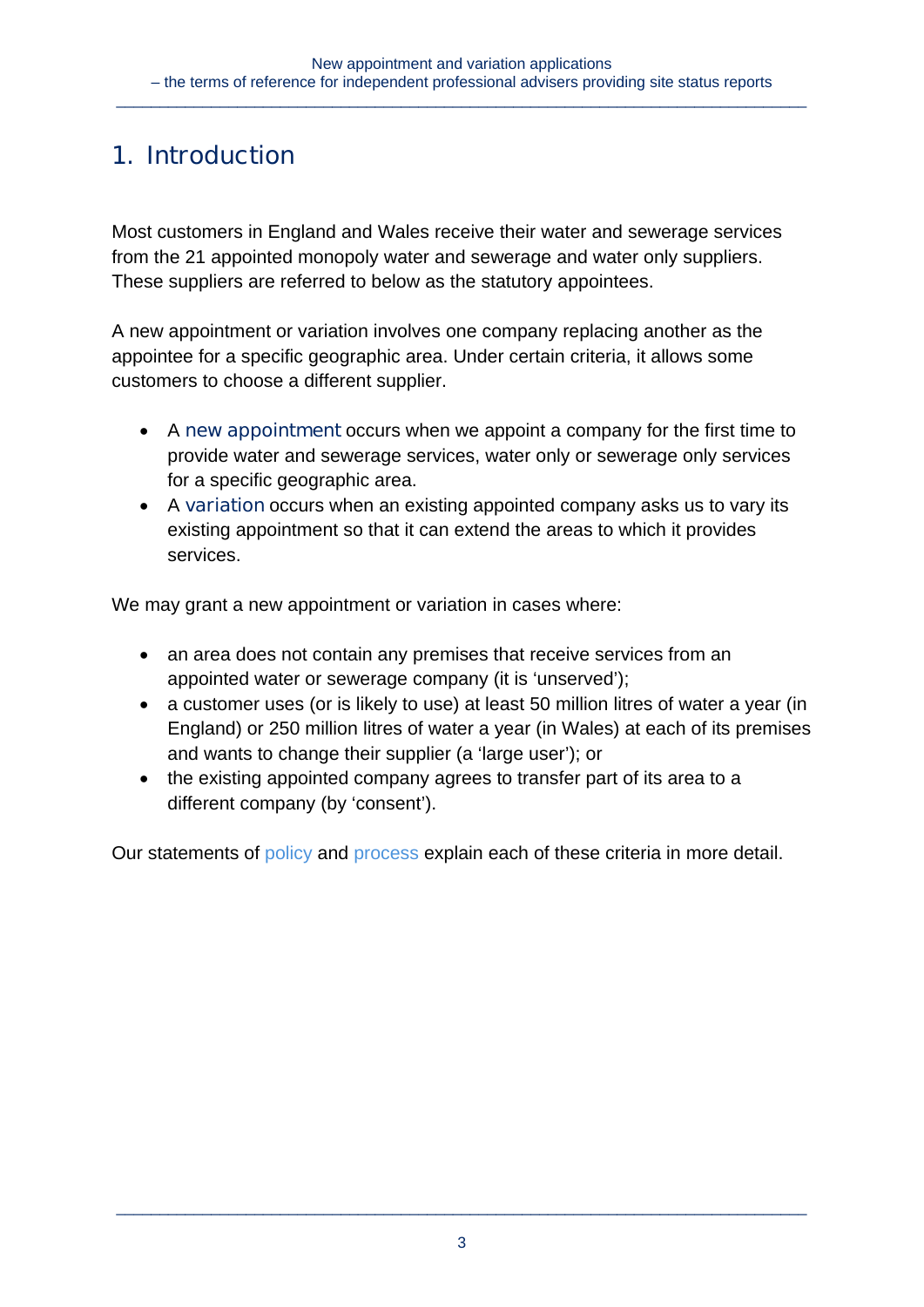## **2. The unserved criterion**

Anyone submitting an application for a new appointment or variation under the unserved criterion should, where appropriate, include a report from an independent professional adviser that verifies the status of the site. If the unserved status of a site is not in dispute, it may be sufficient for an applicant to provide us with factual details of the site, accompanied by a signed letter from the existing appointee confirming its view that the site is unserved.

It is important that applicants and advisers read and understand the relevant legislation – in particular, section 7 and section 36 of the Water Industry Act 1991 (WIA91). They should also apply the policy set out in our new appointments and variations policy statement.

Under section 7 read with section 36(3) of the WIA91, a site is unserved if none of the premises in the proposed appointment area are:

- supplied with water by means of a connection with a distribution main of the existing water company (in the case of an application to supply water); or
- drained by means of a public sewer or lateral drain of the existing sewerage company (in the case of an application to discharge sewage)<sup>[2](#page-4-0)</sup>.

Therefore, all reports should set out clearly the existence or otherwise of:

- premises that receive a supply of water from the existing appointee;
- premises that are connected to foul or combined sewers that the existing appointed company owns; and
- surface water sewers that the existing appointed company owns and which drain the premises within the site boundary.

It is important to note that 'premises' is not defined in the WIA91. Depending on the context, 'premises' may mean buildings, land, or both. Even on a site where there are no buildings, we still need to make sure that the site has no connections and is not served.

The report should set out the manner in which any premises receive a supply of water or are connected to sewers. It should state whether any connection is considered to be permanent or temporary, and live or dormant with evidence

<u>.</u>

<span id="page-4-0"></span> $^2$  The terms 'drain', 'lateral drain', 'sewer', and 'public sewer' are defined in section 219 of the WIA91.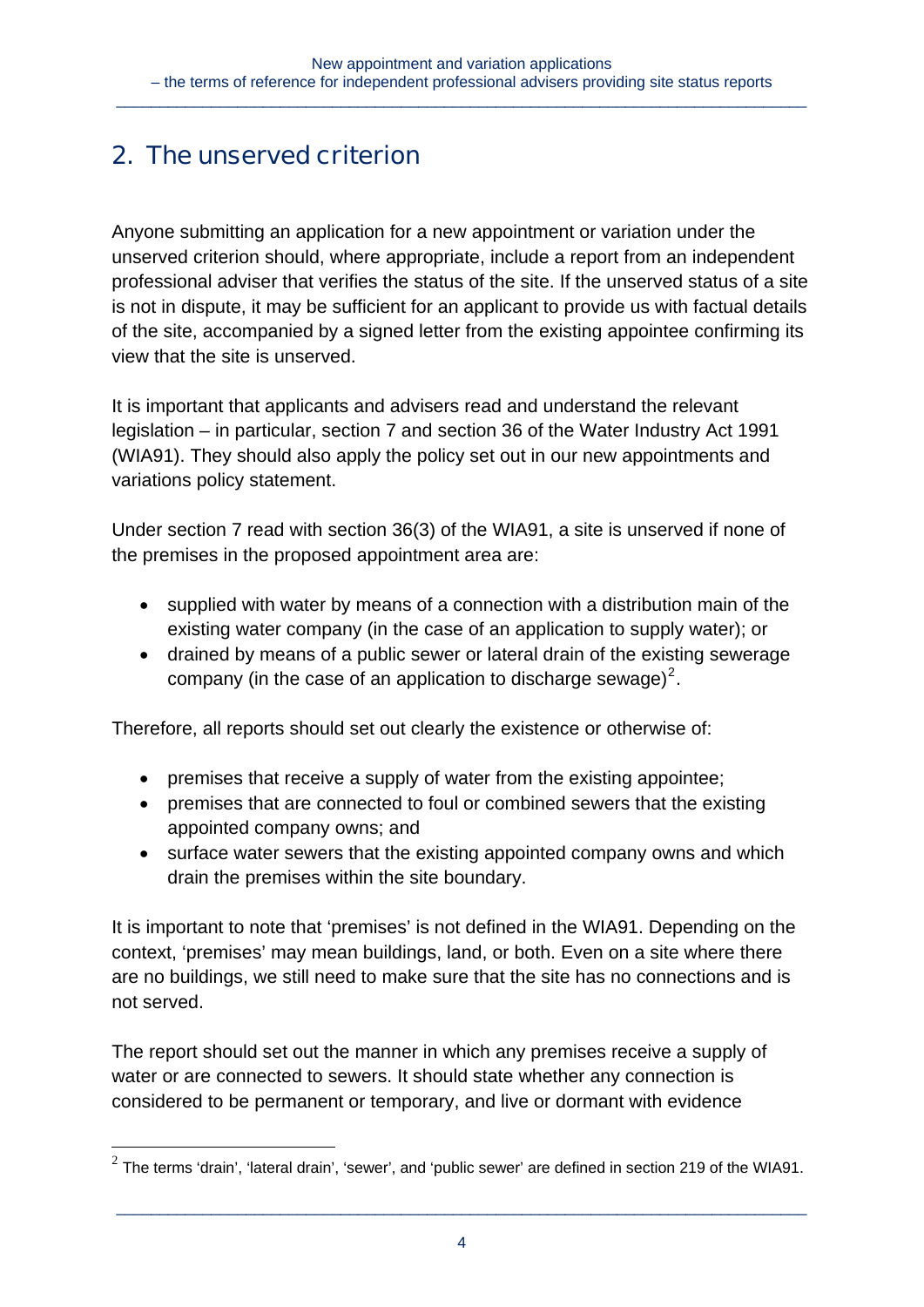provided to support that view.

Crucially, to qualify under the unserved criterion, a site must be unserved **at the time the appointment is granted.** 

This may have implications for the timing of a report. As a report is drafted before a new appointment or variation is granted, it is important a report clarify:

- whether the site is unserved at the time of the report;
- if not, is it envisaged that it will become unserved in the future; and
- if so, what steps are planned in order to ensure the site will be unserved at the time the appointment is made.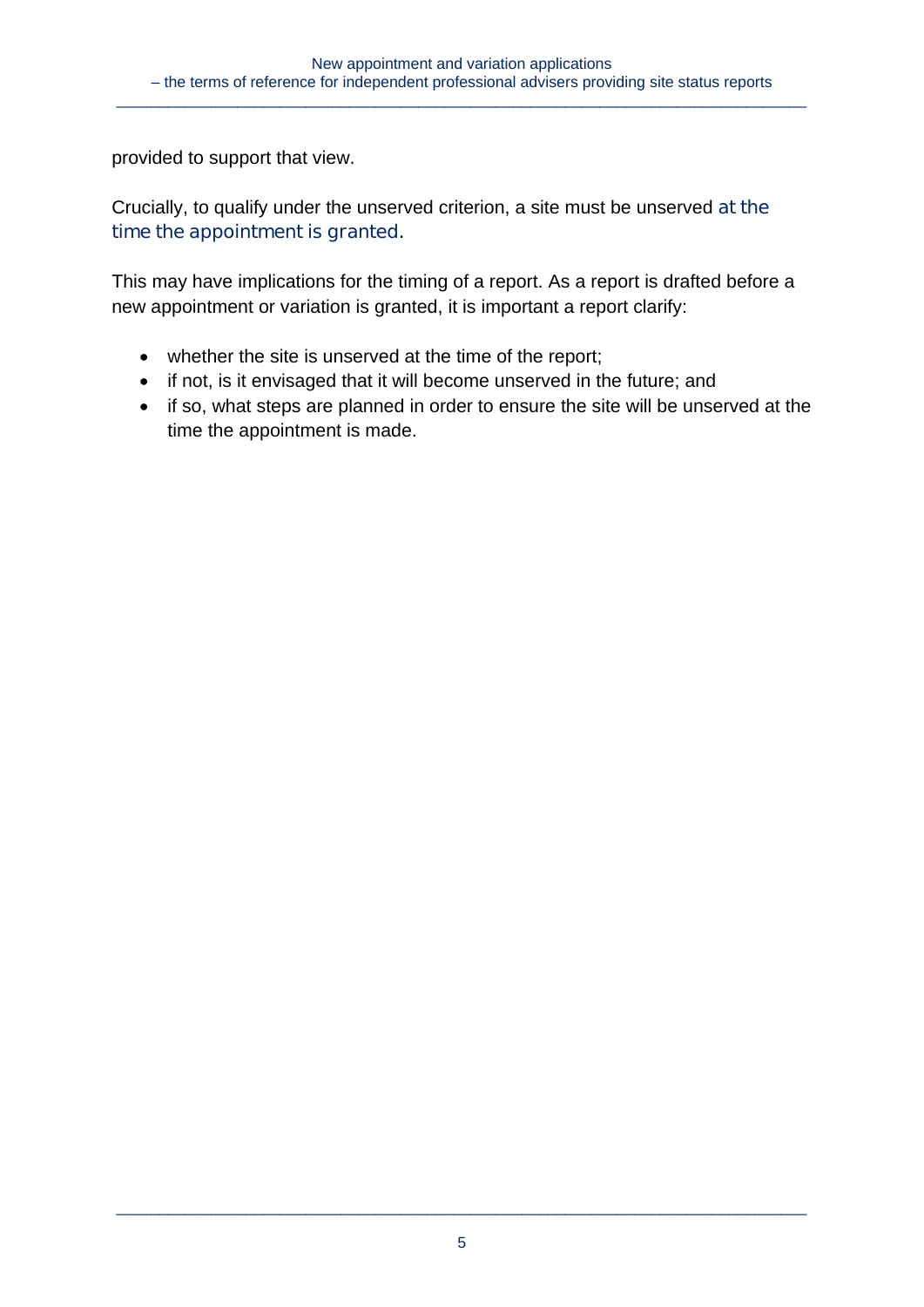### **3. The role of the adviser**

Advisers who create site status reports on behalf of applicants must be independent of the existing appointee and the applicant, and must be seen to be independent.

They have a duty of care to Ofwat and not to applicants, even though it is applicants who pay for their services.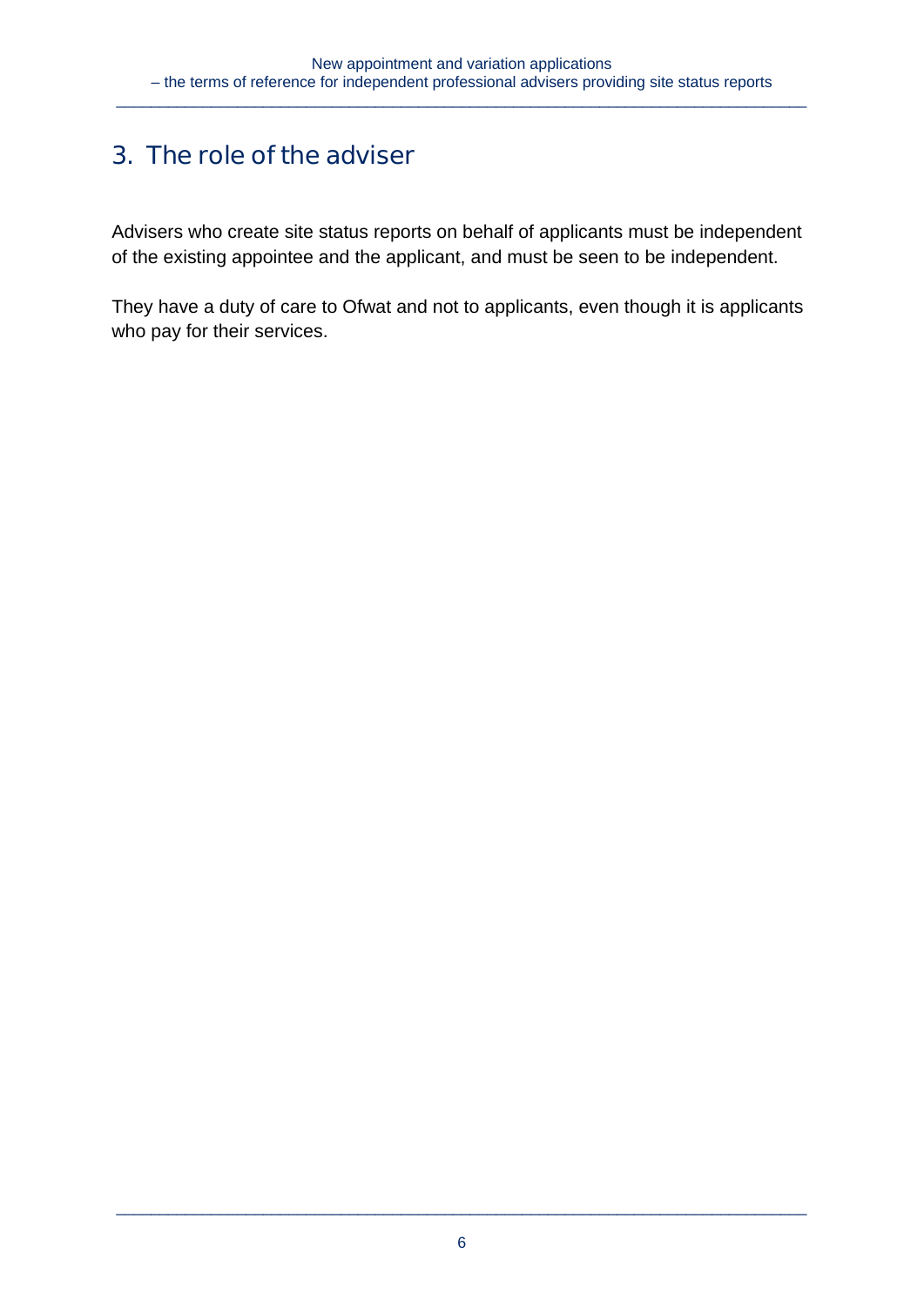### **4. The requirements of a report**

From experience, we have seen two types of application made under the unserved criterion:

- greenfield site applications, which are typically for new development sites; and
- brownfield site applications, which are for sites that are in the process of being redeveloped and may have premises on the site that are served or may have been served.

Independent advisers must draft site status reports that are specific to the nature of the site. So, if an application is for a greenfield site, we would expect the adviser to draft a report relevant to greenfield sites, whereas if an application is for a brownfield site, we would expect the adviser to draft a report relevant to brownfield sites. The material the two types of reports contain may therefore differ. These reports are discussed further in the following sections.

### **4.1 Greenfield reports**

In general, greenfield reports should contain the following information:

- 1. The applicant's name.
- 2. Name and address of the site.
- 3. Date of report and date of any site survey conducted previously and by whom.
- 4. The existence of any private or other supplies of water and sewerage connections.
- 5. A colour map which clearly shows the boundary of the site and the existence of any of the following within the boundary:
	- i) existing water infrastructure;
	- ii) existing foul sewerage infrastructure; and
	- iii) existing surface water drainage infrastructure.
- 6. Ownership details of any of the above existing infrastructure. (The adviser must contact the existing appointee to ask about ownership.)
- 7. Sources of evidence referred to in the report.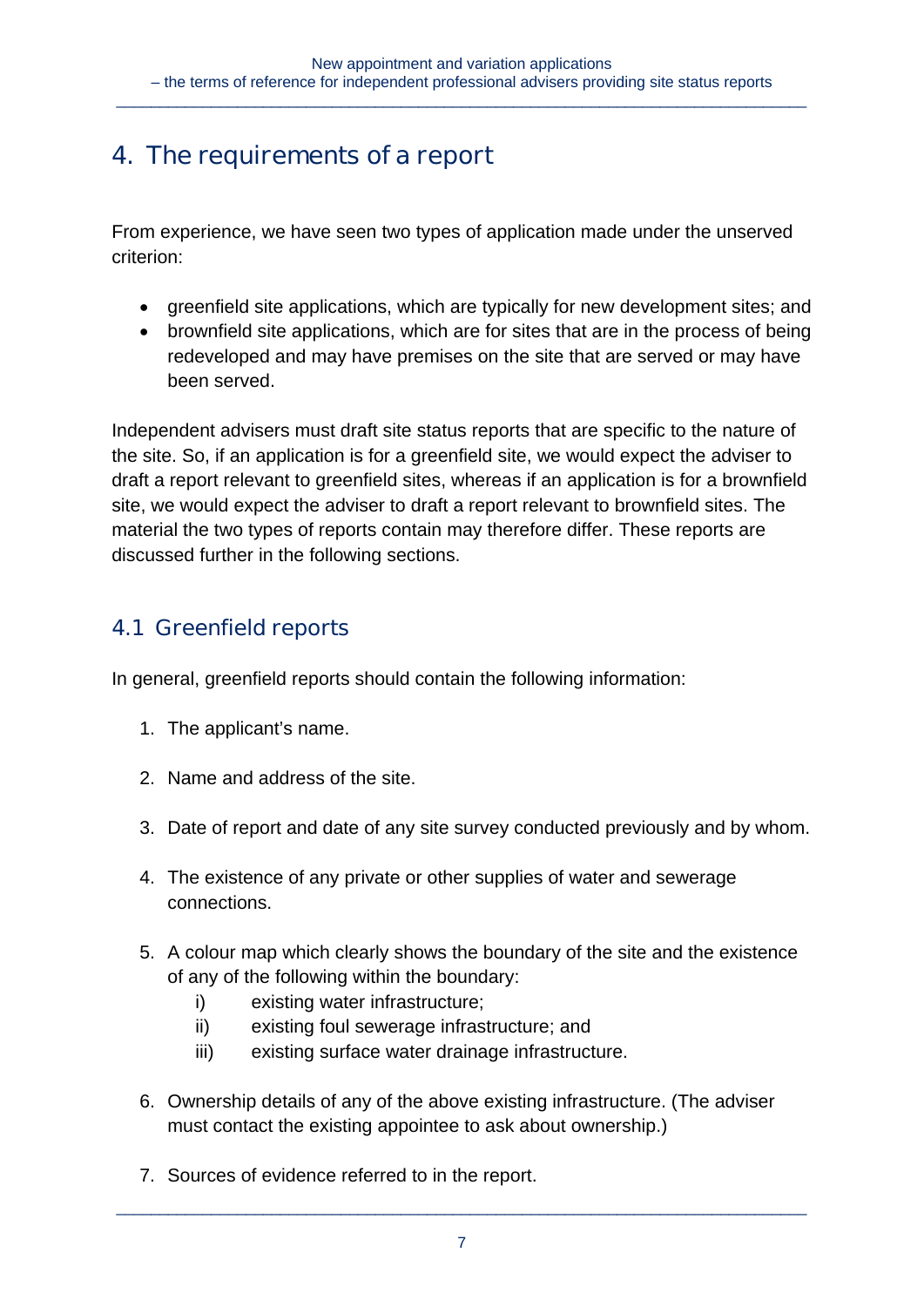- 8. Contact details for any party referred to in the report.
- 9. Summary the adviser's view as to whether the site is unserved at the time of the report, or may become unserved in the future.

#### **4.2 Brownfield reports**

In general, brownfield reports should contain the following information:

- 1. The applicant's name.
- 2. Name and address of the site.
- 3. Date of report and date of any site survey conducted previously and by whom.
- 4. The current status of planning permission for the site. This should include details of any conditions attached to the planning permission.
- 5. The existence of any private or other supplies of water and sewerage connections.
- 6. A colour map which clearly shows the boundary of the site and the existence of any of the following within the boundary:
	- i) existing water infrastructure;
	- ii) existing foul sewerage infrastructure; and
	- iii) existing surface water drainage infrastructure.
- 7. Ownership details of any of the above existing infrastructure. (The adviser must contact the existing appointee to ask about ownership.)
- 8. A colour map that shows clearly the point(s) of connection and the infrastructure that the applicant requires from the existing appointee at the time of appointment. This should show the method of drainage, that is, separate or combined sewers.
- 9. A topographical survey (relating to the Ordnance Datum) of the site (to include colour photographs) which identifies on-site above ground drainage or water supply infrastructure such as inspection chambers, manhole covers, road gulleys and building rain water pipes (RWPs).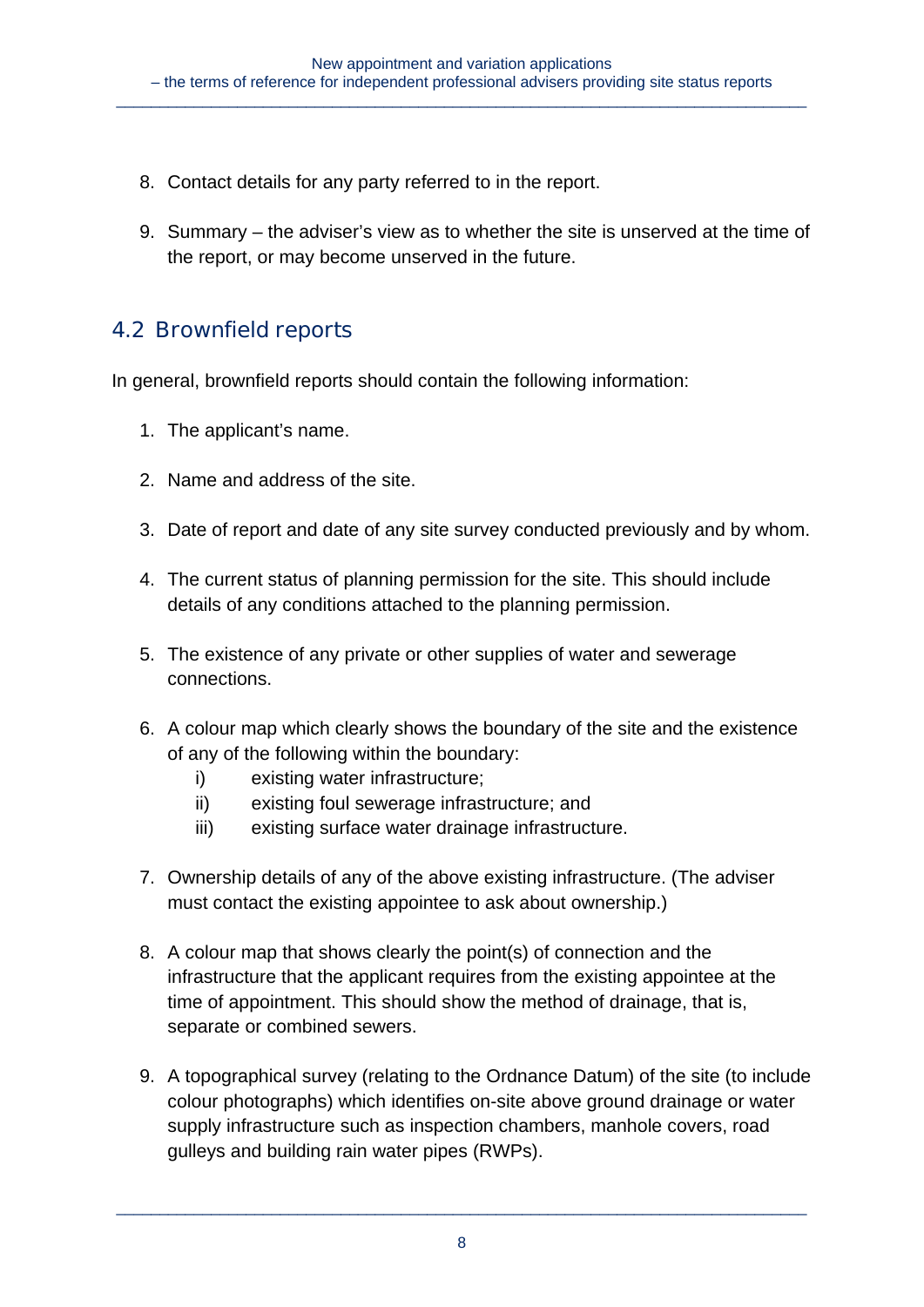- 10. Sources of evidence referred to in the report.
- 11. Contact details for any party referred to in the report.
- 12. Summary the adviser's view as to whether the site is unserved at the time of the report, or may become unserved in the future.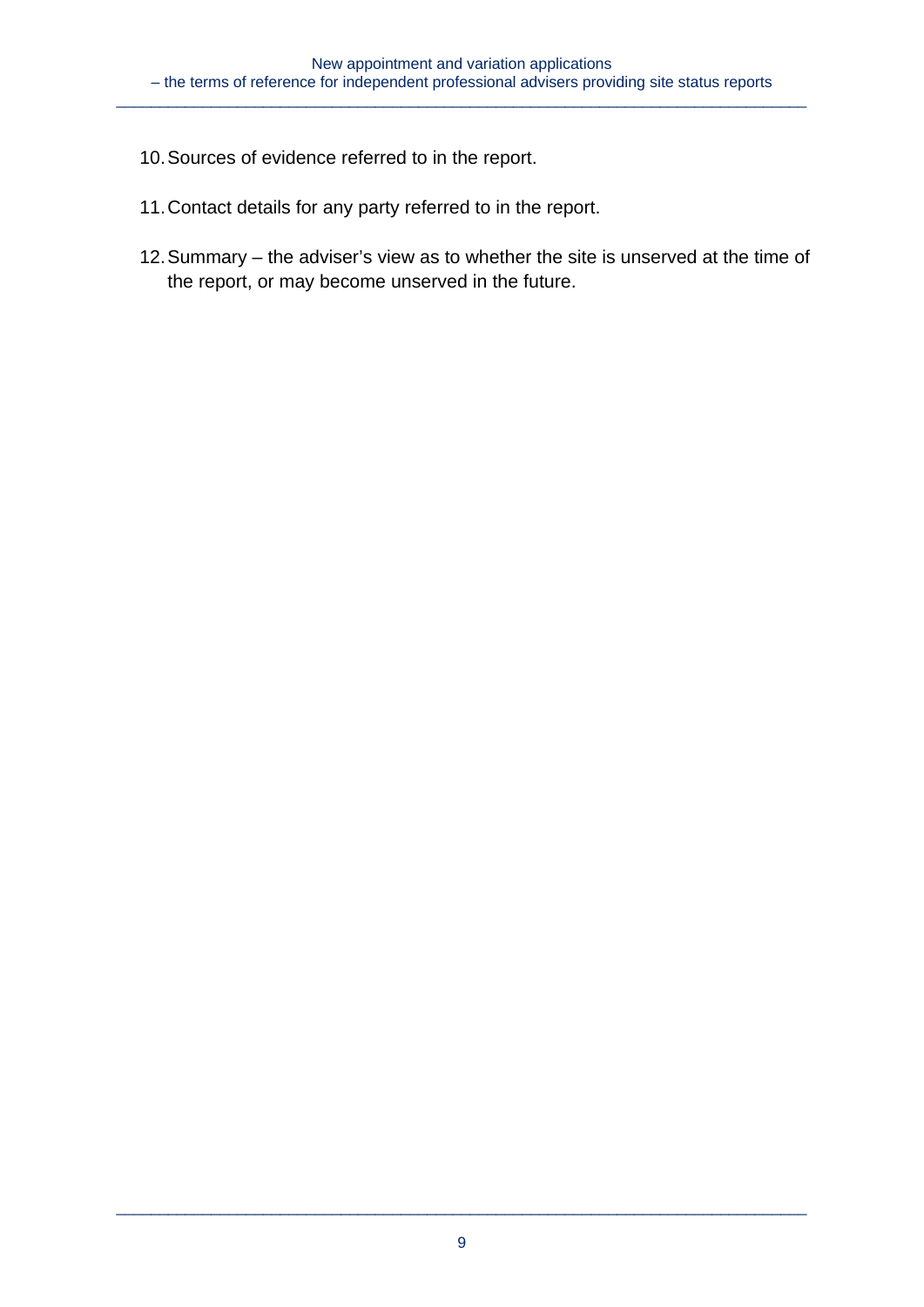### **4.3 Evidence required**

We expect that advisers will want to visit the site during their investigations and preparation of their draft report. The people with whom they will need to meet will vary depending on the site. But in general, we would expect them to meet with, and gather information from, the following parties to enable them to prepare their report fully.

- The applicant for the new appointment.
- The site's existing appointed water and/or sewerage company.
- The site's developer and/or contractors designing new infrastructure (including highway and drainage infrastructure) on behalf of the developer (if applicable).
- Any other parties who may understand any existing and proposed infrastructure systems.

#### **Examples of types of evidence advisers may need to collect:**

- Evidence of past investigations into existing water and sewerage infrastructure on the site.
- Historical site layout , including the location of all buildings.
- Details of any asset database of water and sewerage networks that have historically served the site.
- Results of any recent site investigations that confirm or otherwise the location of water and sewerage networks on the site.
- Results of any dye tracing, connectivity surveys or CCTV surveys to the sewerage network.
- Details of manhole record cards, which should also be stored on the existing appointee's asset GIS.
- The existing appointee's asset data, comprising a paper copy (1:1250 or 1:2500) of the statutory water and sewer plans, and to include the network surrounding the site as well as the assets on the site itself.
- Planning applications, consents and any conditions attached to that planning for the site, which might include explanations about infrastructure designs and plans to utilise any existing infrastructure.
- The report of any land survey carried out on behalf of the land owner/developer/applicant before construction on the site has begun.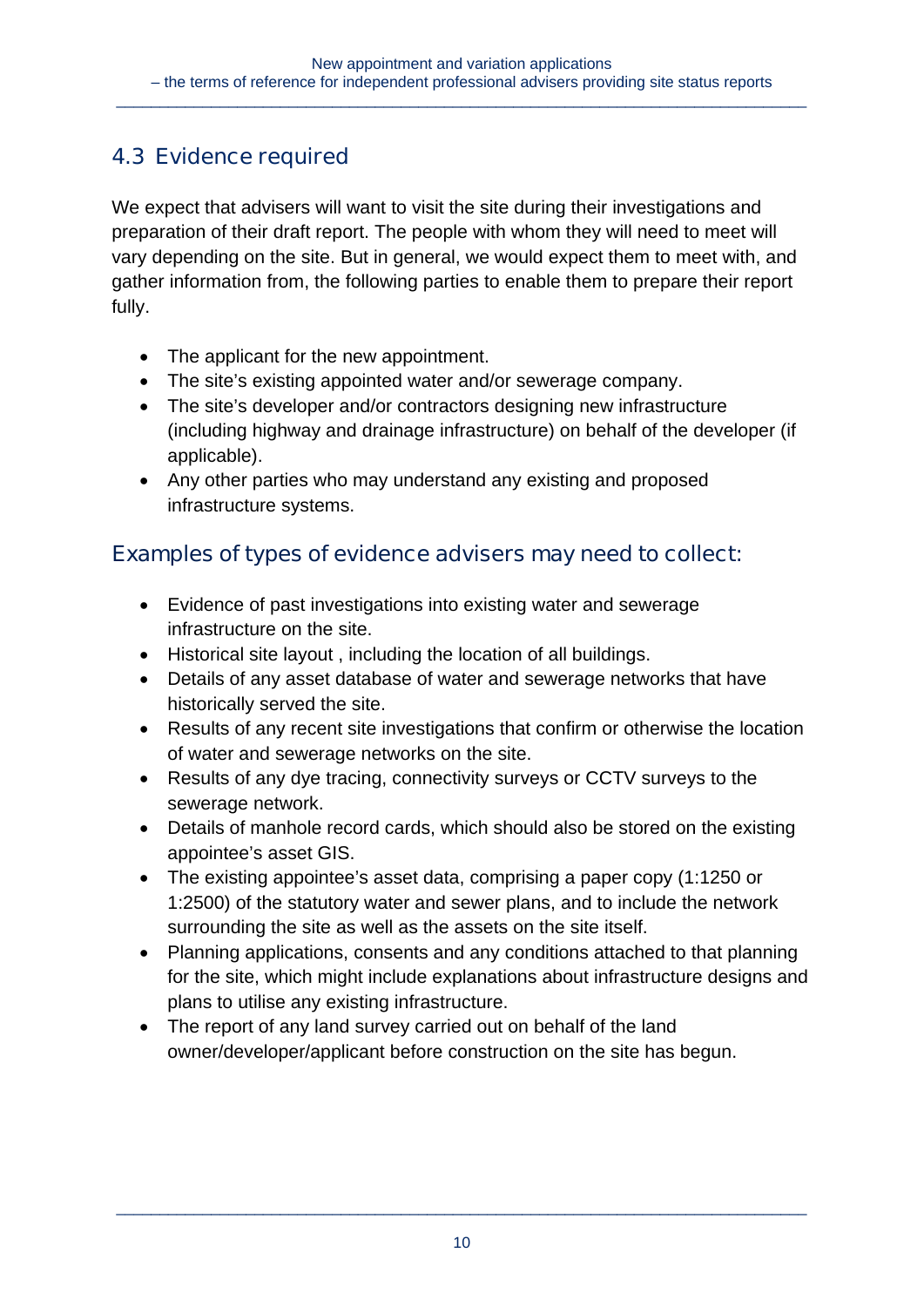### **5. How can a site become unserved (if it is not unserved at the time of the report)?**

If there are served premises on a site, an applicant may:

- demolish them;
- permanently disconnect them; or
- redraw the boundary to exclude them from the application.

The adviser must tell us if, how and when such premises will be disconnected, demolished or excluded. The onus is on the applicant to inform the adviser of its disconnection, demolition or exclusion plans.

Advisers should read and apply our new appointments policy statement with regard to the implications disconnection and demolition have on unserved status.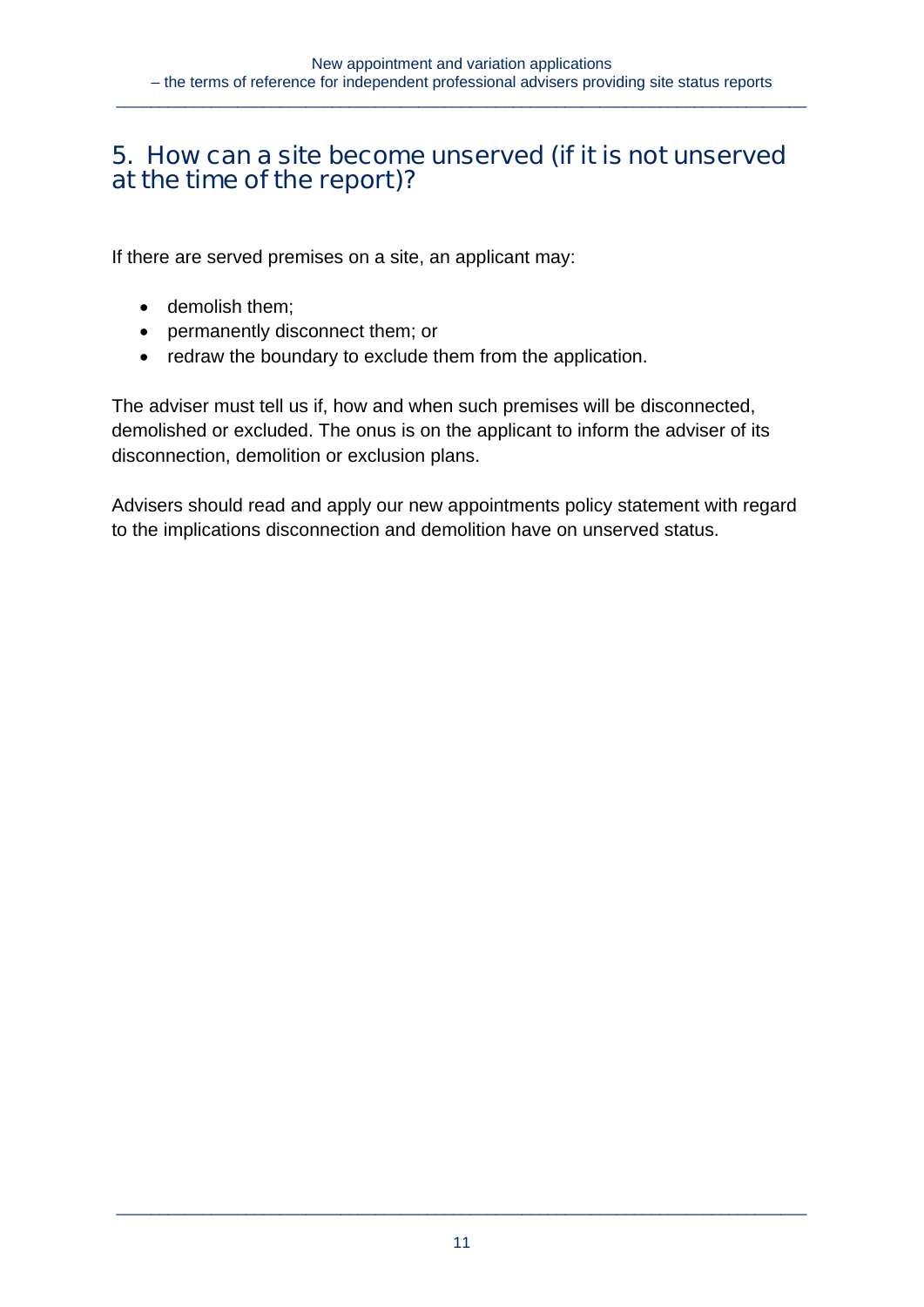## **6. The reporting process**

Advisers should prepare a draft report after concluding the investigations set out in section 2. They should send this draft report to all parties that have provided information during the investigation and ask for their comments. Parties should respond within a reasonable timeframe – in general we do not expect parties to require longer than one week in which to provide comments.

Advisers should then prepare a final report, taking into account any comments received. Advisers should include details of any disagreement individual parties have with their findings. They should also explain why comments received did or did not cause them to change their initial view.

Advisers should send the final report to the applicant that commissioned it. The applicant should then include it with any application to us under the unserved criterion.

If we progress an application under the unserved criterion we would expect to send the report to the existing appointee for comment.